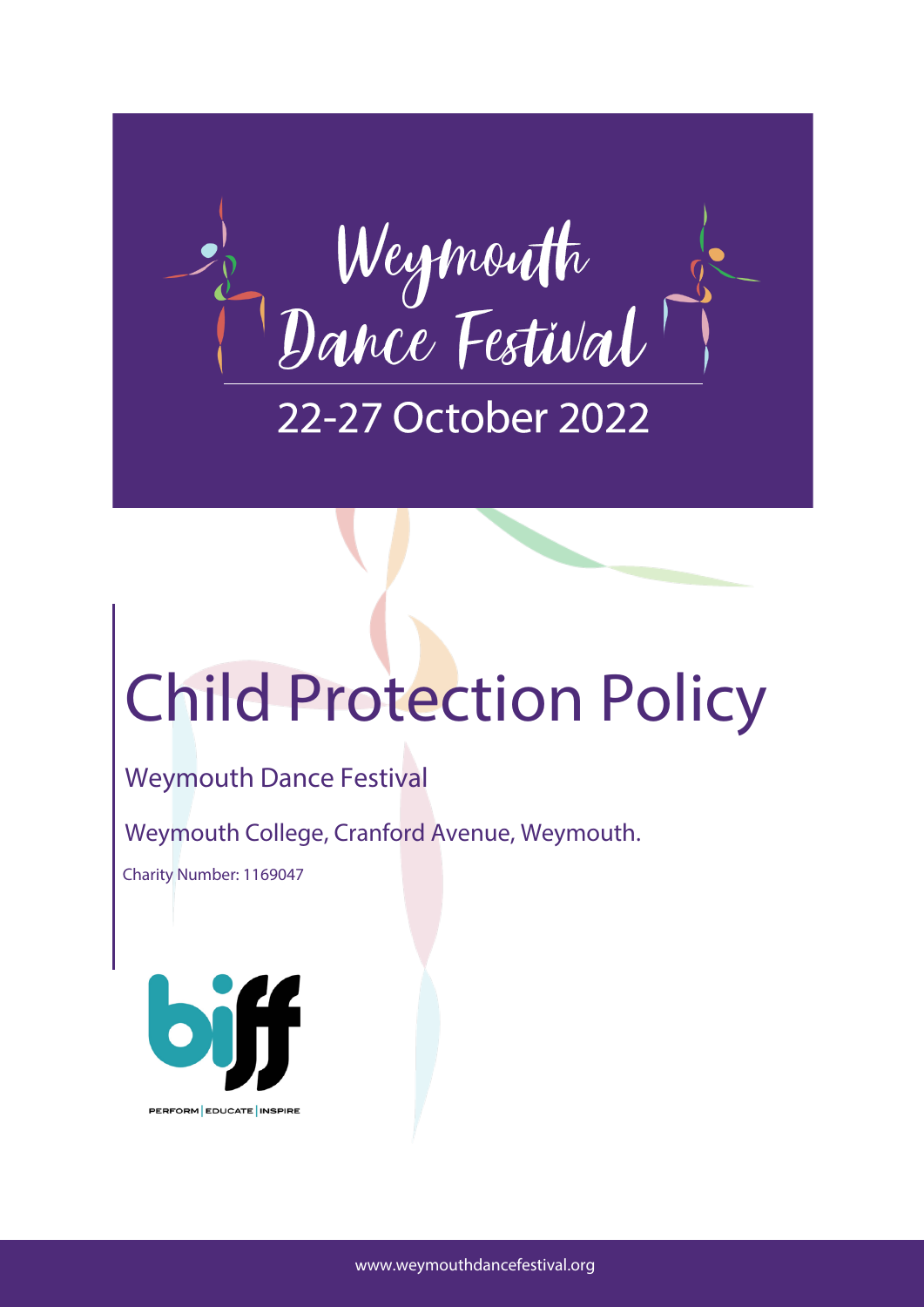## **Child Protection Policy**

The British and International Federation of Festivals for Music, Dance and Speech work for amateur festivals everywhere to help create thousands of educational performance opportunities for children and young people each year.

The Federation, and our member Festivals, are committed to ensuring safe environments for children and young people and believe that it is always unacceptable for a child or young person to experience abuse of any kind. We recognise our responsibility to safeguard the welfare of all children and young people, by a commitment to recommend best practice which protects them.

This policy applies to our Board of Trustees, paid staff, Adjudicator members, volunteers, students or anyone working on behalf of the Federation and our member Festivals. We recognise that:

- The welfare of the child/young person is paramount.
- All children, regardless of age, disability, gender, racial heritage, religious belief, sexual orientation or identity, have the right to equal protection from all types of hard or abuse.
- Working in partnership with children, young people, their parents, carers and other agencies is essential in promoting young people's welfare.

The purpose of the policy:

- To provide protection for the children and young people who participate in our festivals, including the children of festival members.
- To provide staff and volunteers with guidance on procedures they should adopt in the event that they suspect a child or young person may be experiencing, or be at risk of, harm.

We will seek to safeguard children and young people by:

- Valuing them, listening to and respecting them
- Adopting child protection guidelines through procedures and safe working practice for staff and volunteers
- Recruiting staff and volunteers safely, ensuring all necessary checks are made
- Sharing information about child protection and safe working practive with children, parents, staff and volunteers
- Sharing information about concerns with agencies who need to know, and involving parents and children appropriately
- Providing effective management for staff and volunteers through supervision, support and training.

The Federation will review this policy each year in November in line with NSPCC guidance or sooner in light of any changes in legislation or guidance. All changes will be communicated to our member Festivals in time for the start of the new Festival year.

Delivered in partnership with NSPCC

**NSPCC**